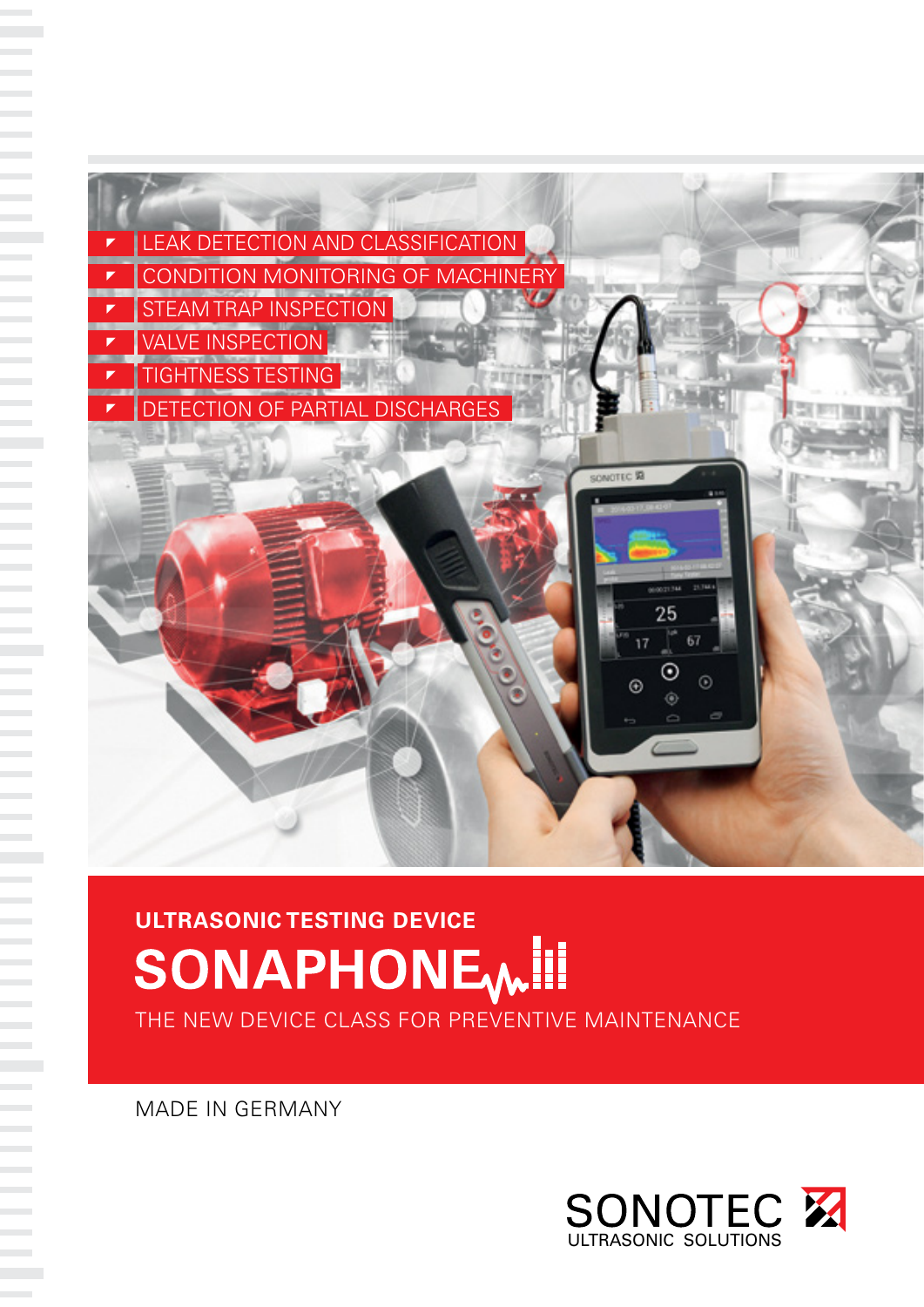

**MONITOR CONDITION OF YOUR SYSTEMS** Implement maintenance 4.0 in your company

> **RECORD ULTRASONIC FREQUENCIES FROM 20 TO 100 kHZ** Find and classify leaks

**USER-FRIENDLY SOFTWARE** Variable display of the measured data

**STORE TEST DATA AND SPECTROGRAMS**

Add photographs, voice memos and comments **CREATE TEST REPORTS WITH A FEW CLICKS**

Illustrate and store energy savings and system condition information

**TOUCHSCREEN TECHNOLOGY** 5" multi-touch screen

**ROBUST HOUSING** Very well suited to harsh industrial environments

**PC SOFTWARE**  Integration of the data into existing systems

| minimize         | <i><b>Increase</b></i>    | <i>improve</i>           | optimize         |
|------------------|---------------------------|--------------------------|------------------|
| <b>DOWNTIMES</b> | <b>OPERATIONAL SAFETY</b> | <b>ENERGY EFFICIENCY</b> | <b>PROCESSES</b> |



#### **PLANNING**

With the SONAPHONE you always have an overview of the condition of your systems. Manage and organize your inspection tasks with apps, which are easy to operate. Whether leak classification, condition monitoring of machinery or steam trap testing – the parameters to be recorded are adapted optimally to the different tasks of preventive maintenance.





#### **INSPECTION**

The user-friendly interface speeds up your inspection process. Adapt views in no time to the respective inspection task and you can hear and see what is happening in the ultrasonic frequency range from 20 to 100 kHz. Especially the spectrogram and level record help you to detect potential defects early on.

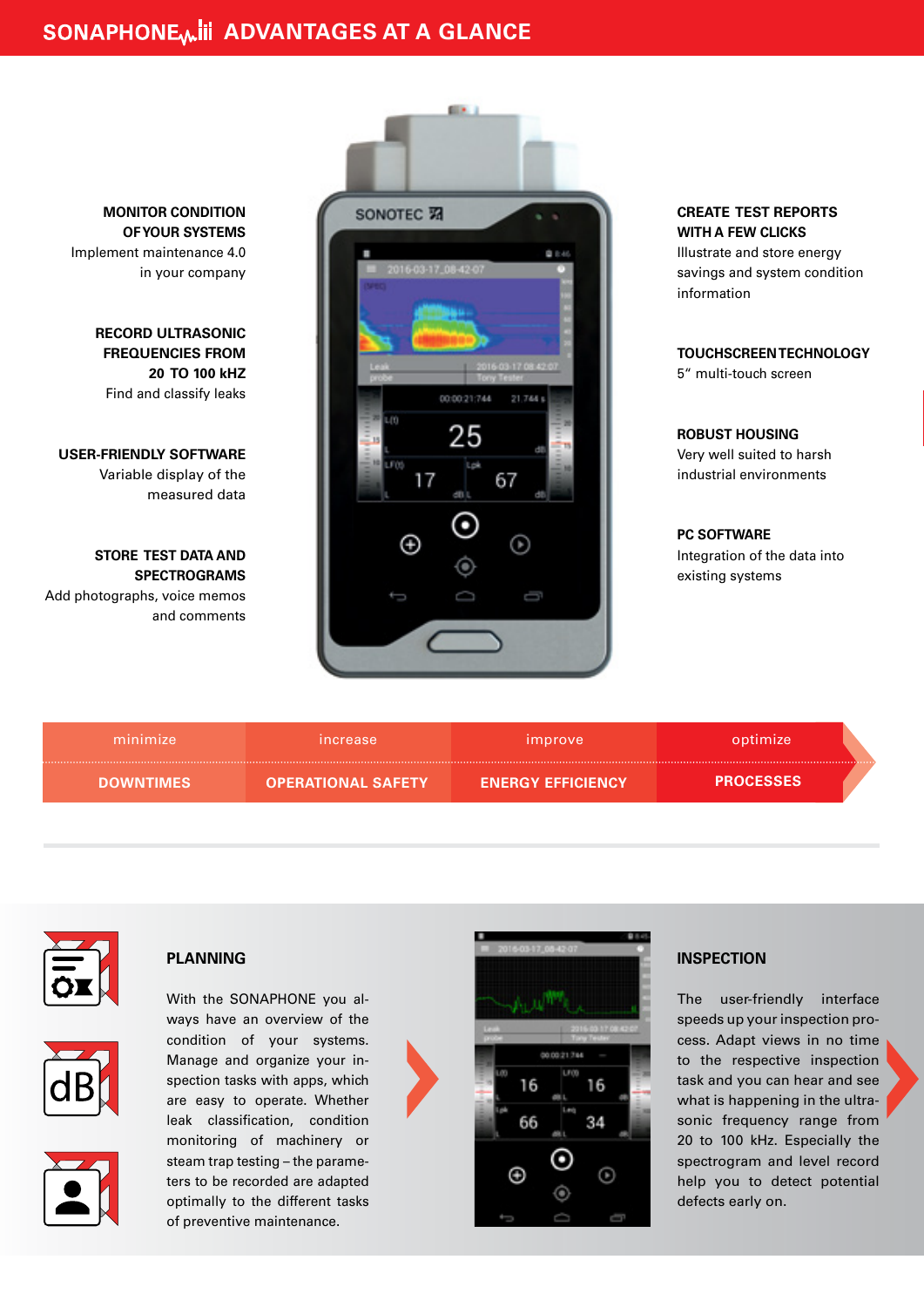Successful implementation of maintenance 4.0 in a company requires device technology that meets requirements on networking and mobility. Information on the condition of machines and systems must be available quickly, so processes can be optimized, energy costs can be minimized, and problems can be detected early on.

For this reason **SONOTEC** developed the new **SONAPHONE**. The digital ultrasonic testing device combines novel sensors and software that can be operated intuitively for preventive maintenance. Innovative airborne and structure-borne sound sensors that can be connected to the multi-function testing device with just one simple motion, pave the way for new domains of use. Using the **SONAPHONE** you can find and classify leaks in compressed air, gas and vacuum systems, analyze the condition of your machines and systems, detect partial discharges and check the function of steam traps and valves. The mobile handheld device is operated with a touchscreen like a tablet and is the ideal companion throughout the entire test procedure. Besides test values and spectrograms, it is also possible to store photographs, voice memos and comments relating to the measuring points. With only a few clicks you receive a test report and can prove management your contribution to energy efficiency and process optimization.

## **NEW APPLICATIONS THROUGH NEW PROCESSES**



With the **SONAPHONE** you can see and hear everything that happens in the ultrasonic frequency range from 20 to 100 kHz. Thus the innovative sensors pave the way for new domains of use. While other ultrasonic testing devices can only find leaks, **SONAPHONE** can also be used to classify the leak size at the same time. Based on methods of aeroacoustics

**SONOTEC** developed a completely new process for classification and evaluation of leaks for the latest generation of the **SONAPHONE** testing device. The result of the patent-pending methods are plausible values for the classification of the leak size and for estimation of the savings potential.



#### **DOCUMENTATION**

The apps offer all functions you need for comprehensive analysis of the inspection data. Besides measured values and the spectrogram, it is also possible to add images, voice memos and comments to the respective measuring point. A clear presentation of the data gathered makes subsequent analysis easier.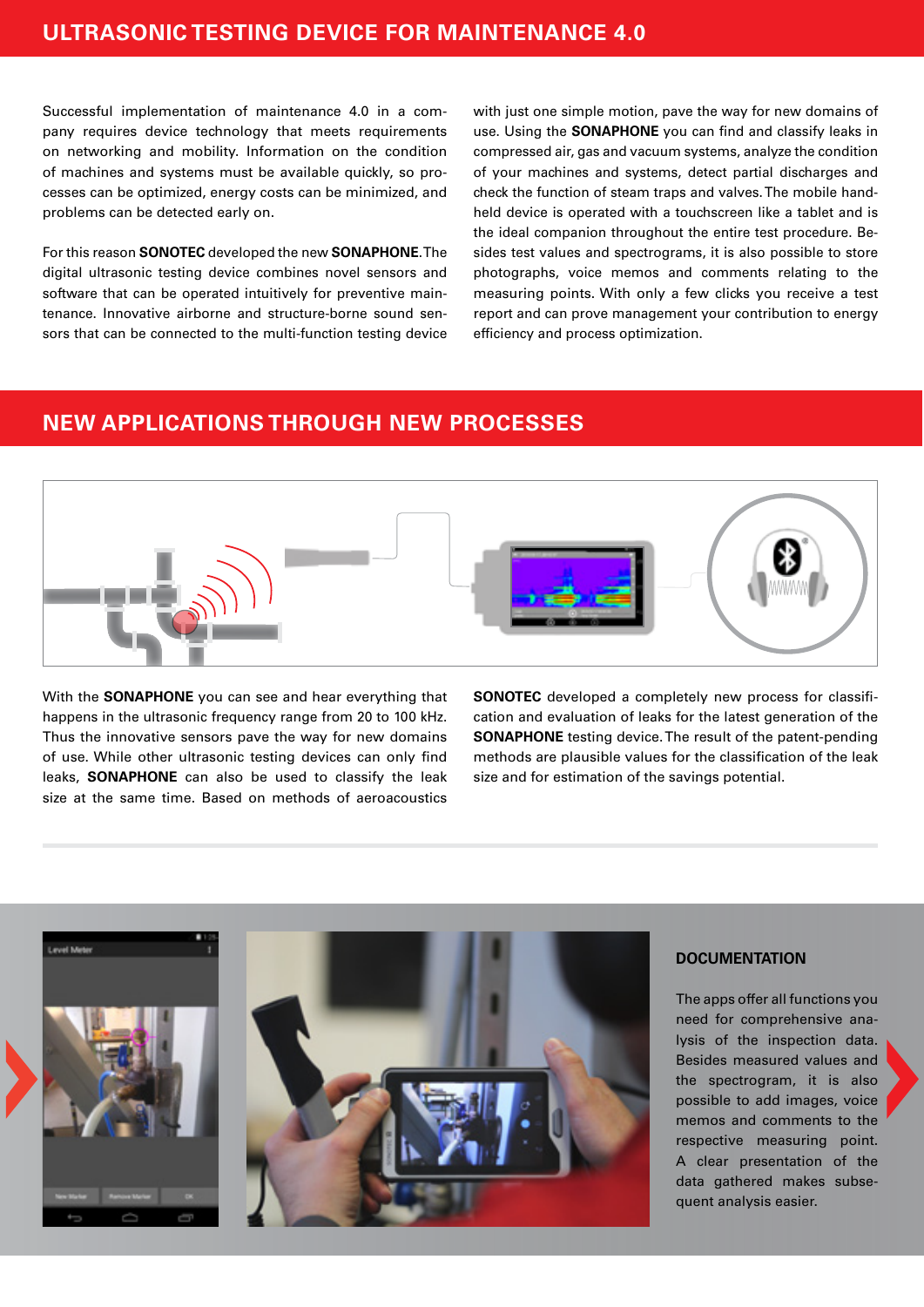**AIRBORNE SOUND SENSOR STRUCTURE-BORNE SOUND AND TEMPERATURE SENSOR**

> Interchangeable waveguides including LED lamps

Interchangeable attachments including target laser and LED lamp

**SOFO** 

#### **CONDITION MONITORING OF MACHINERY**

Monitor the condition of your machines and systems, determine the optimal maintenance time and prevent unscheduled downtimes.

#### **STEAM TRAP TESTING**

Assess the function of steam traps and prevent energy and steam loss and damage to the steam system.

#### **LEAK DETECTION AND CLASSIFICATION**

Detect and classify leaks in compressed air, gas and vacuum systems and reduce the energy costs for your compressed air system by up to 30 percent.

#### **TIGHTNESS TESTING**

 Identify leaks in windows, doors, vehicles, components and containers and ensure compliance with specified quality requirements.

#### **DETECTION OF PARTIAL DISCHARGES**

Increase your operation safety and find electrical partial electrical discharges and insulation damage.





#### **ANALYSIS**

You generate the test report at the end of a test procedure with only few clicks. Thus error-prone and laborious paper records are a thing of the past. Document the valuable contribution which maintenance generates to the company's success. Realise energy savings, increase operational safety and machine availability.

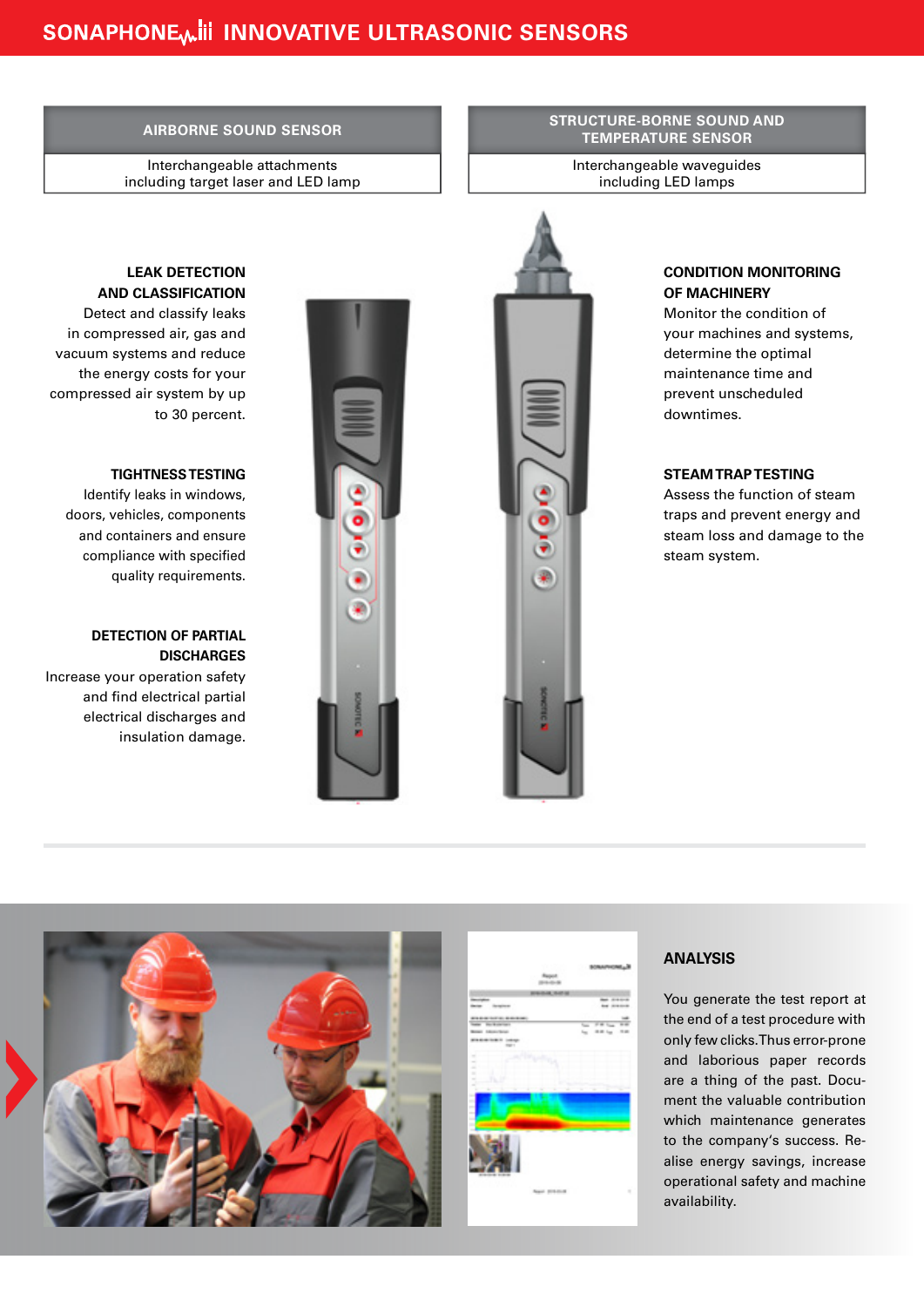# SONAPHONE<sub>W</sub>III APPLICATIONS







### **PREVENTIVE MAINTENANCE**

- Leak detection and classification
- Condition monitoring of machinery
- Steam trap inspection
- 
- Valve inspection
- Tightness testing
- 
- Detection of partial discharges